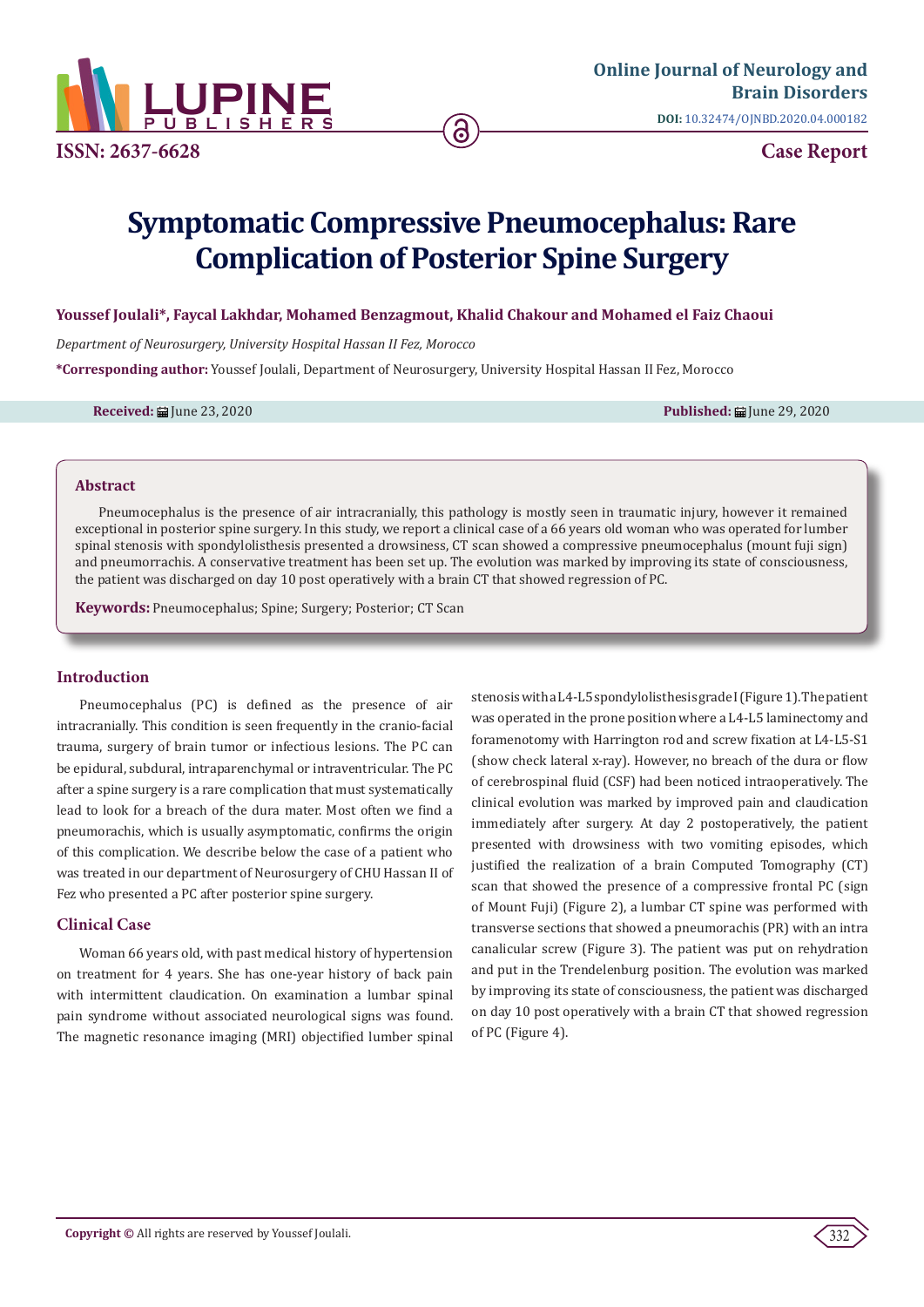

**Figure 1:** Preoperative MRI T2: Spinal Stenosis with Spondylolesthesis L4-L5.



**Figure 2:** CT Scan shows frontal Pneumocephalus (mountfuji sign).



**Figure 3:** CT scan axial cut showing pneumorrachis.

**Citation:** Youssef Joulali, Faycal Lakhdar, Mohamed Benzagmout, Khalid Chakour, Mohamed el Faiz Chaoui. Symptomatic Compressive Pneumocephalus: Rare Complication of Posterior Spine Surgery. On J Neur & Br Disord 4(2)- 2020. OJNBD.MS.ID.000182. DOI: [10.32474/](http://dx.doi.org/10.32474/OJNBD.2020.04.000182) [OJNBD.2020.04.000182](http://dx.doi.org/10.32474/OJNBD.2020.04.000182).

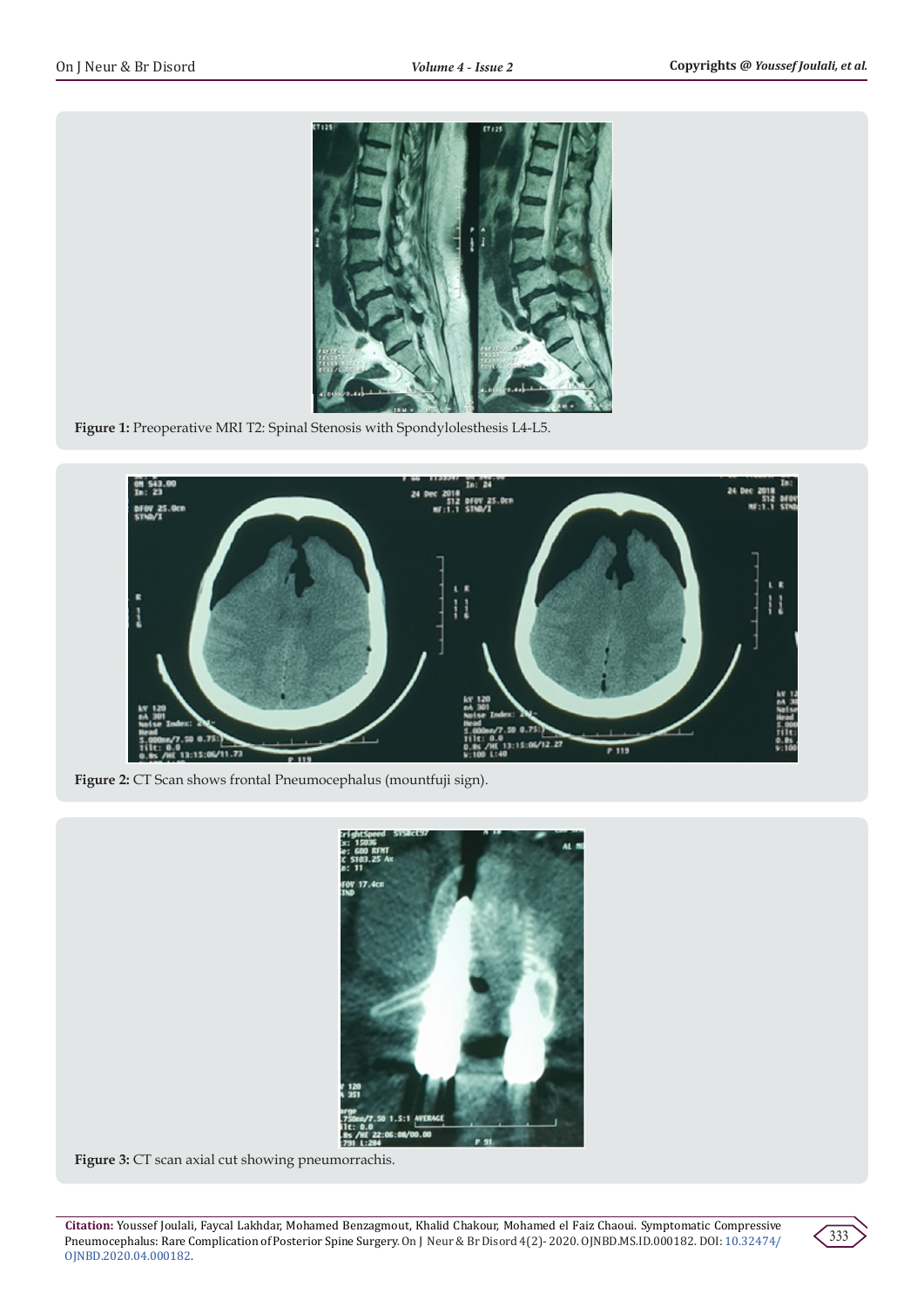

**Figure 4:** Control CT scan: regression of the pneumocephalus.

# **Discussion**

Pneumocephalus (PC) is defined as the presence of air intracranially whose location can be extra-axial or intra-axial [1]. According to Markham, PC in 74% is due to a trauma, 24% to an infectious cause, and 9% following surgery of the skull [2]. The PC can also be observed following a lumbar puncture or as a rare complication of spinal anesthesia [3,4]. The PC is due to two mechanisms: 'the inverted soda bottle mechanism' and ' the ball valve mechanism'. The inverted soda bottle: the flow of CSF due to a breach of the dura mater, will generate negative intracranial pressure, therefore, the air will penetrate in to replace intracranial CSF to have a normal intracranial pressure. [2,5,6].

The ball valve mechanism: the pressure gradient increases and will form a large air collection intracranially [5-7], this pressure gradient is formed when the pressure exceeds the pressure extracranially, and intracranial presence of a dural tear. This gradient increase will generate an increase in pressure of paranasal cavities that will push the air through intracranial dural tears [5,6,8]. The leaving of a redon drain predisposes the patient to a PC in the presence of a CSF leak [9]. Ayberk et al. reported a case of spontaneous PC without breach on the dura mater, they then concluded that the increase in intra-abdominal pressure due to the position is the cause of this PC [10].

In the review of the literature made by Gauthé R. et al. About spontaneous pneumocephalus after spine surgery, eight cases have been published and iatrogenic breach was noted in six cases [11]. The presentation is not specific, the PC can then be asymptomatic as it can be a varied clinical picture ranging from headache to the convulsive seizures or downright consciousness disorder, the neurosurgeon must be attentive to the signs in case of surgery spine. CT remains the gold standard for the diagnosis of PC and shows the sign of mount fuji. The management of PC remains controversial to this day there is no well-defined protocol. The bed rest, oxygen therapy and hyperhydration are usually offered. Nowak et al reported a case of PC associated with acute subdural hematoma [12]. Apart from this case, the authors instead opt for conservative treatment.

Spontaneous resorption of the PC may be seen in 85% of patients between 2-3 weeks, during which prophylactic treatment of meningitis can be considered in case of CSF leak [9].

# **Conclusion**

The PC is a rare complication in posterior spine surgery, the clinical picture is variable and nonspecific. The realization of a brain CT scan is compulsory in every patient with neurological symptoms postoperatively. The conservative approach may be sufficient even in the presence of severe neurological signs.

#### **References**

- 1. [Schirmer CM, Heilman CB, Bhardwaj A \(2010\) Pneumocephalus: case](https://pubmed.ncbi.nlm.nih.gov/20405340/) [illustrations and review. Neurocrit Care 13\(1\): 152-158.](https://pubmed.ncbi.nlm.nih.gov/20405340/)
- 2. [Markham JW \(1967\) The clinical features of pneumocephalus based](https://link.springer.com/article/10.1007%2FBF01401900) [upon a survey of 284 cases with report of 11 additional cases. Acta](https://link.springer.com/article/10.1007%2FBF01401900) [Neurochirurgica 16: 1-78.](https://link.springer.com/article/10.1007%2FBF01401900)
- 3. [Giraud P, Chauvet S \(2013\) Secondary Pneumocephalus After Lumbar](https://pubmed.ncbi.nlm.nih.gov/23831047/) [Puncture: An Unusual Complication of Spontaneous Intracranial](https://pubmed.ncbi.nlm.nih.gov/23831047/) [Hypotension? Clin Neurol Neurosurg 115\(10\): 2204-2206.](https://pubmed.ncbi.nlm.nih.gov/23831047/)
- 4. [Ritesh Lamsal, Rajjeb K Mishra, Niraj Kumar \(2018\) Pneucephalus](https://www.thieme-connect.com/products/ejournals/html/10.1055/s-0037-1616038) [following lumbar spine surgery: A Rare cause of delayed emergence](https://www.thieme-connect.com/products/ejournals/html/10.1055/s-0037-1616038) [from Anesthesia. Journal of Neuroanaesthesiology and Critical Care](https://www.thieme-connect.com/products/ejournals/html/10.1055/s-0037-1616038) [5\(1\): 30-32.](https://www.thieme-connect.com/products/ejournals/html/10.1055/s-0037-1616038)
- 5. [Ihab Z \(2012\) Pneumocephalus After Surgical Evacuation of Chronic](https://pubmed.ncbi.nlm.nih.gov/22870154/) [Subdural Hematoma: Is it a Serious Complication? Asian J Neurosurg](https://pubmed.ncbi.nlm.nih.gov/22870154/) [7\(2\): 66-74.](https://pubmed.ncbi.nlm.nih.gov/22870154/)
- 6. [Swenis S, Senthilkumaran S, Balamurgan N,](https://pubmed.ncbi.nlm.nih.gov/23748929/) [Thirumalaikolundusubramanian P \(2013\) Tension Pneumocephalus: A](https://pubmed.ncbi.nlm.nih.gov/23748929/) [Case Report with Review of Literature. Emerg Radiol 20\(6\): 573-578.](https://pubmed.ncbi.nlm.nih.gov/23748929/)
- 7. [Dabdoub CB, Salas G, Silveira ED, Dabdoub CF \(2015\) Review of the](https://pubmed.ncbi.nlm.nih.gov/26500801/) [management of pneumocephalus. Surg Neurol Int 6: 155.](https://pubmed.ncbi.nlm.nih.gov/26500801/)
- 8. [Yun JH, Kim YJ, Yoo DS, Ko JH \(2010\) Diffuse Pneumocephalus: A Rare](https://pubmed.ncbi.nlm.nih.gov/21082062/) [Complication of Spinal Surgery. J Korean Neurosurg Soc 48\(3\): 288-290.](https://pubmed.ncbi.nlm.nih.gov/21082062/)